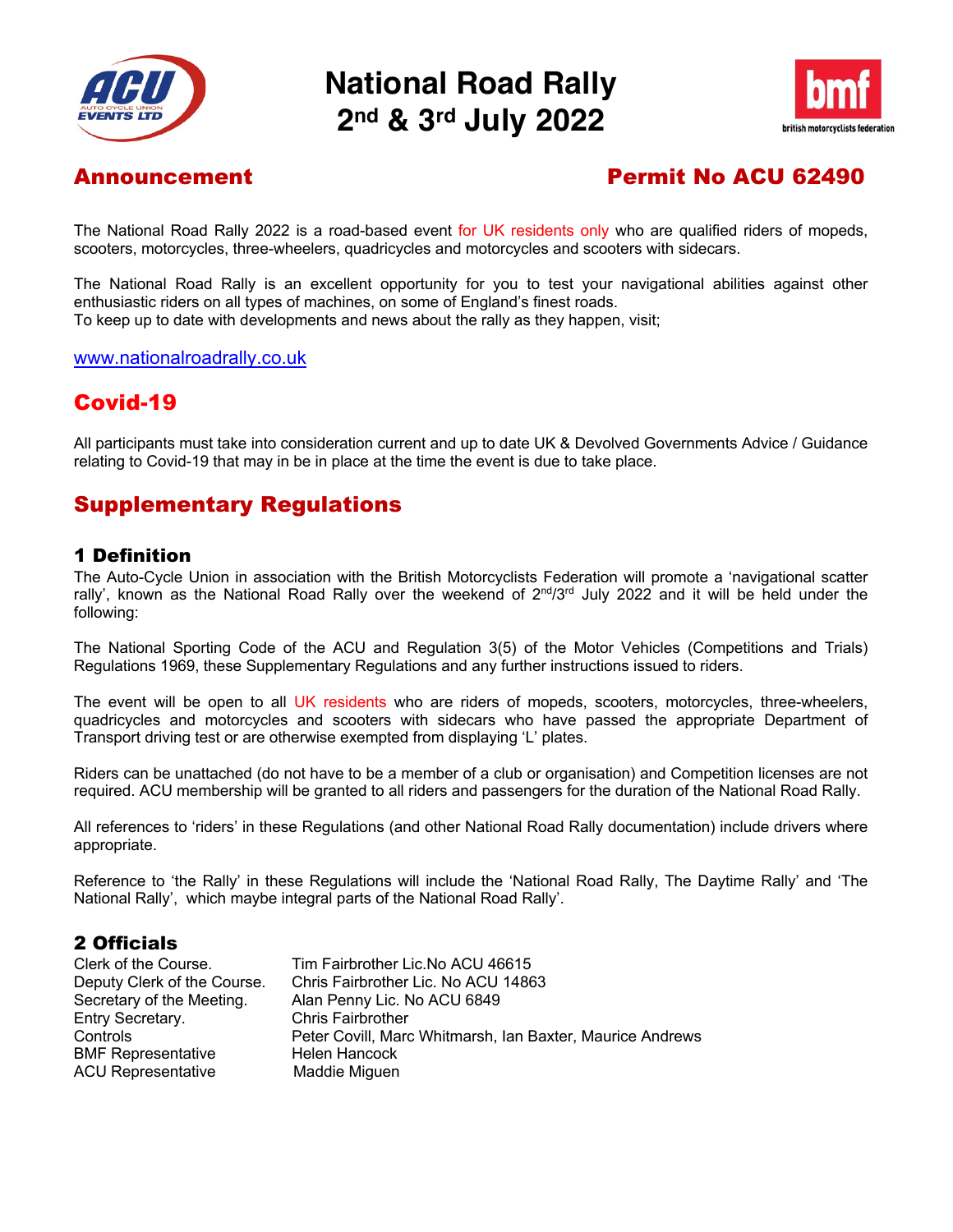### 3 Event Descriptions

### 3.1 Controls

Control types are defined as follows:

| <b>First control</b>    | Competitor's starting control  |
|-------------------------|--------------------------------|
| Last control            | Competitor's finishing control |
| <b>Standard Control</b> | All other controls.            |

Riders are required to record the number displayed on the Day Glo Control sign. This should be recorded on their control card together with the control name, points from last control and time of arrival. This information will be required to complete the online submission within seven days after completion of the event.

The points allocated between Controls vary and will have a value of between 20 & 50 points. Control locations will be printed in the Control Detail List, which will be available online together with the Final Instructions from the 20<sup>th</sup> June 2022 by going to "myNRR" on the website and using the unique number allocated when entering.

*Important Note: All competitors should take note of Social Distancing measures in place at the time of the event, particularly at the First Control and subsequently at any Control along the route. All competitors should be in possession of face masks which may be required if entering a building.*

### 3.2 The Daytime National Road Rally

Riders will select their category, (Gold, Silver or Chrome) First Control and route to comply with their chosen category. **See below**.

The Start Time will be between 09.00 & 10.00 hours on Saturday with a finishing time no later than 22.00 hours on the Saturday and on Sunday 06.00 & 09.00 hours. with a finishing time of 18.00 hours. The maximum points achievable on Saturday is 325 and on Sunday is 215

Riders will choose their own First and Last Control which may be the same but not visit any other control twice. Competitors must reach their final control by the daily closing time stated above.

The Chrome category requires the rider to visit a minimum of 5 controls and collect between 120/175 points.

The Bronze category requires riders to visit a minimum of 8 controls and collect 180 / 220 points.

The Silver category requires riders to visit a minimum of 11 Controls and collect 225 / 285 points.

The Gold category requires riders to visit a minimum of 13 Controls and collect 290 / 325 points

Please remember your start control counts as one control visited

Rest breaks of a minimum of 15 minutes and totaling 60 minutes must be taken. The maximum riding time between breaks is 6.00 hours..

Please take care and do not ride when tired. Take a rest break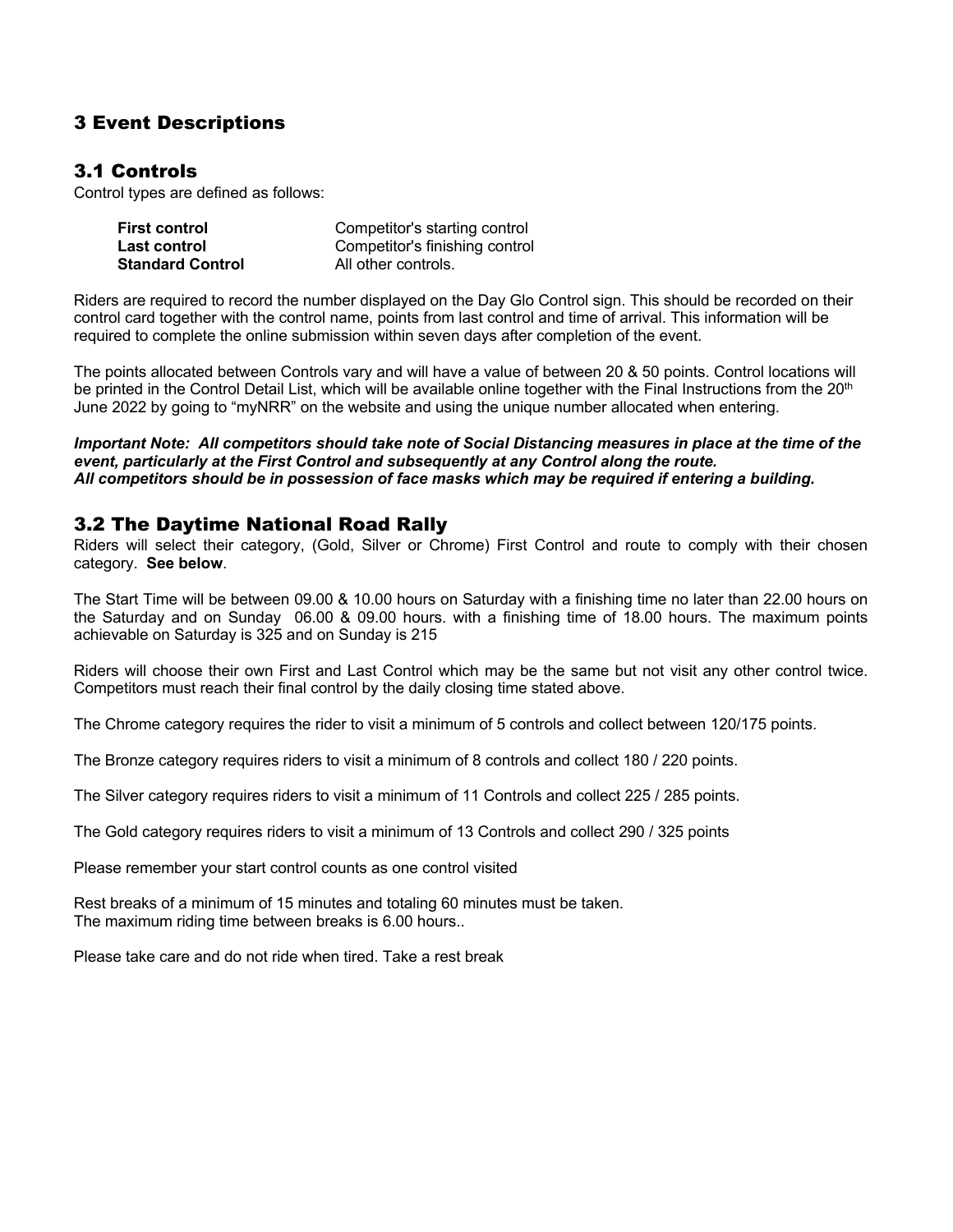### 3.2a The National Road Rally

Riders will select their category which will require riding both Saturday and Sunday, (Bronze, Silver, Gold, Special Gold or Platinum) First control and route to comply with their chosen category SEE BELOW

The start time will be between 9.00 and 9.30hours on Saturday days with a finishing time no later than 22.00hours and 06.00 & 09.00 hours on Sunday finishing by 18.00 hours..

Riders will choose their own first and last controls which may be the same for both days but not visit any other control twice.

The maximum number of points to be recorded for day1 is 335 and for day 2 are 225

The Bronze category requires the rider to achieve a minimum 300 points & minimum 13 controls

The Silver Category requires the rider to achieve a minimum 400 points & minimum 17 controls

The Gold category requires the rider to achieve between 500 and 540 points & minimum 21 controls

The Special Gold will require the rider to achieve EXACTLY 540 points and visit EXACTLY 23 controls

The Platinum will require the rider to achieve EXACTLY 560 points and visit EXACTLY 24 controls

Please remember your start control counts as one control visited

Rest Breaks of a minimum of 15 minutes and totalling 60 minutes must be taken each day. The maximum riding time between breaks is 6.00 hours.

Please take care and do not ride when tired

#### NOTE:

Riders must not exceed the maximum or stated points for the category entered and any riders not achieving the minimum points for their category will be downgraded to a lower category.

The latest start time allowance will be 20 minutes, a rider who starts more than 20 minutes after the official start or latest start time for their chosen category will be downgraded to the next lower or lowest category.

Visiting fewer than required Controls and/or not achieving minimum points will be downgraded to lower category.

### 3.4 Penalties

Riders will suffer penalties as follows:

- (a) Exceeding the maximum points for a category (eg.180/220 points) Disqualification
- (b) Travelling between Controls where no link is shown Disqualification Disqualification
- (c) Visiting a Control more than once other than to start or finish Disqualification
- (d) Travelling more than 6 hours without taking a Rest Break (min 30 minutes) Disqualification
- (e) Committing a reported road-traffic offence Disqualification Disqualification
- (f) Failing to take the total Rest Breaks listed for the Category Disqualification
- (g) Arriving at a Last Control after closing time Disqualification Disqualification
- (h) Publishing or Displaying Control Codes on Social Media prior to Closing date for Route submission. Disqualification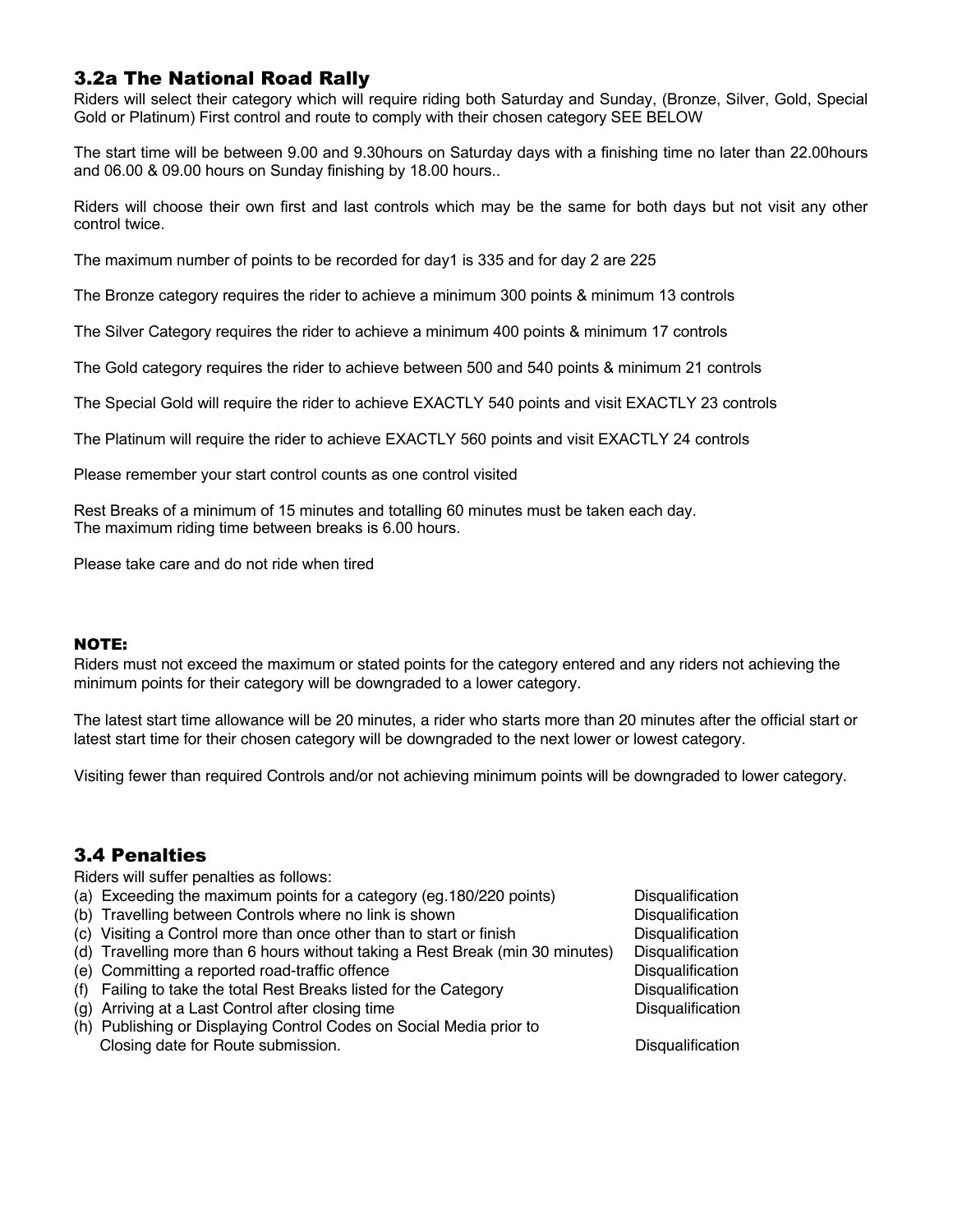### 4 Entries

The closing date for online entry is 30/06/22

Individual Entry Fee **E33.00** Passenger Entry Fee Minimum Age 16 Years<br>Team Entry Fee (Free ) Free (once individual entry made) RTA Insurance as item 7 Insurance Free

Entries can only be made on-line the Entry Page and payment method on the National Road Rally Website, www.nationalroadrally.co.uk

Entry Fees will not be returned unless the event is cancelled

Online entries will be added immediately to the National Road Rally web site entry list and will not be acknowledged by post. Any administrative and entry queries must be made by email to the Entry Secretary at NationalRoadRally@acu.org.uk with the rider number quoted on the website.

Riders are reminded that information requested on the entry form is for information only and will not affect the results but will be used to decide the awards.

All riders and passengers will, whilst taking part in the event, be covered against personal accident risks and thirdparty risks for those parts of the event on private ground. All riders must have valid Road Traffic Act insurance for their vehicles for that part of the event taking place on the public highway. Details of extra insurance cover provided by the organizers are given in Clause 7 of these Regulations.

Final Instructions, Control Card, Matrix Map and Control Detail List will be available to download from the web site from the 22<sup>nd</sup> June by using the unique number included in the confirmation email that was issued when your entry was made.

Riders and passengers will have to reaffirm agreement to the National Road Rally declaration before these documents can be downloaded.

The Entry List will not be dispatched as a separate item before the Rally but will be on the National Road Rally Web Site and updated at regular intervals.

All passengers must be declared on the entry form for insurance purposes. A passenger may also share in the driving (vehicle insurance permitting) and will be eligible for a passenger award. Change of passenger may be made after the closing date providing that notification is made by email prior to the closing date.

If you change your email address please inform the Entry Secretary, by email to; NationalRoadRally@acu.org.uk

#### Team entries

Team entries may be made by Clubs (ACU or BMF affiliated), the Services (e.g. Royal Navy, Marines, Army, Air Force, Civil Police, Customs and Excise), Private teams (any eligible entries)/other Clubs, Motorcycle Manufacturers, or Dealers.

All teams shall consist of three eligible drivers, except for dealer teams, which shall consist of two drivers, and shall all be identified on the entry form.

A rider shall not be eligible for more than one team competing for the same award but may be changed after the closing date as long as the replacement rider has already been accepted as an entry.

Any such changes shall be made by email by the entry closing date.